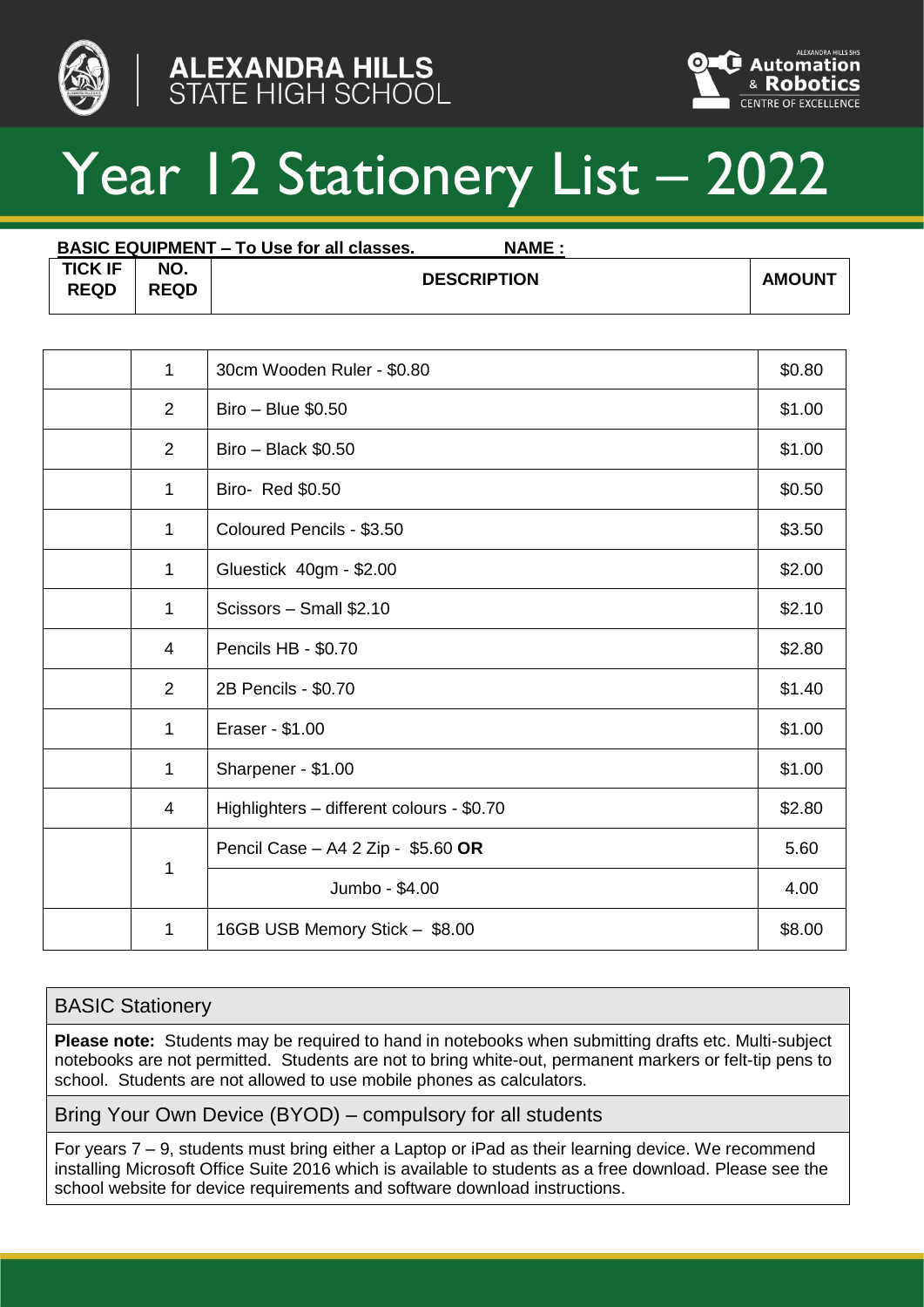



| <b>TICK IF</b><br>NO.<br><b>DESCRIPTION</b><br><b>AMOUNT</b><br><b>REQD</b><br><b>REQD</b> |  |
|--------------------------------------------------------------------------------------------|--|
|--------------------------------------------------------------------------------------------|--|

|        | Protractor 180°-\$0.50                                                                                                                                | \$0.50  |
|--------|-------------------------------------------------------------------------------------------------------------------------------------------------------|---------|
| 1      | <b>Calculator- SHARP ARE NOT ACCEPTABLE</b><br><b>ABACUS XIIMATRIXn OR Casio FX82AU plus</b> - from previous years<br>Scientific Calculator - \$34.00 | \$34.00 |
|        | Australian Mini Oxford Dictionary - \$15.00 from previous years                                                                                       | \$15.00 |
| 8      | A4 128pg Exercise Book - \$1.90<br>$(Maths - 6, English 2)$                                                                                           | \$15.20 |
| 1 Pair | Ear Phones (not sold at Stationery shop)                                                                                                              |         |

# **ELECTIVE SUBJECTS**

**THE FOLLOWING ELECTIVE SUBJECTS REQUIRE 1 X A4 128 PAGE EXERCISE BOOK PER SUBJECT WRITE BELOW HOW MANY BOOKS REQUIRED IN TOTAL FOR THESE SUBJECTS. A USB MAY BE REQUIRED FOR THESE SUBJECTS AS WELL AND IS COVERED IN THE BASIC STATIONERY REQYUIREMENTS.**

| <b>FOOD &amp; NUTRION</b><br><b>ANCIENT</b><br><b>HISTORY</b><br>(GENERAL)<br><b>CERT III FITNESS</b><br><b>BIOLOGY</b><br>(GENERAL)<br>DANCE (GENERAL)<br><b>CHEMISTRY</b><br>(GENERAL) | <b>GEOGRAPHY</b><br><b>LEGAL STUDIES</b><br><b>MODERN HISTORY</b><br><b>PSYCHOLOGY</b><br>(GENERAL) | SOCIAL &<br><b>COMMUNITY STUDIES</b><br>APPLIED<br><b>SPORT &amp; REC</b><br>(APPLIED)<br><b>TOURISM (APPLIED)</b> |
|------------------------------------------------------------------------------------------------------------------------------------------------------------------------------------------|-----------------------------------------------------------------------------------------------------|--------------------------------------------------------------------------------------------------------------------|
|------------------------------------------------------------------------------------------------------------------------------------------------------------------------------------------|-----------------------------------------------------------------------------------------------------|--------------------------------------------------------------------------------------------------------------------|

|  | A4 128pg Exercise Book - \$1.90 |  |
|--|---------------------------------|--|
|  |                                 |  |

## **AGRICULTURAL PRACTICES**

|  | A4 128pg Exercise Book - \$1.90 | \$1.90 |
|--|---------------------------------|--------|
|  | Manilla Folder - \$0.30         | \$0.30 |

## **BUSINESS (GENERAL) BUSINESS STUDIES (APPLIED)**

|  | A4 128pg Exercise book-\$1.90          | \$1.90 |
|--|----------------------------------------|--------|
|  | A4 Plastic Document Wallet - \$1.70    | \$1.70 |
|  | 16GB USB - COVERED IN BASIC STATIONERY | \$8.00 |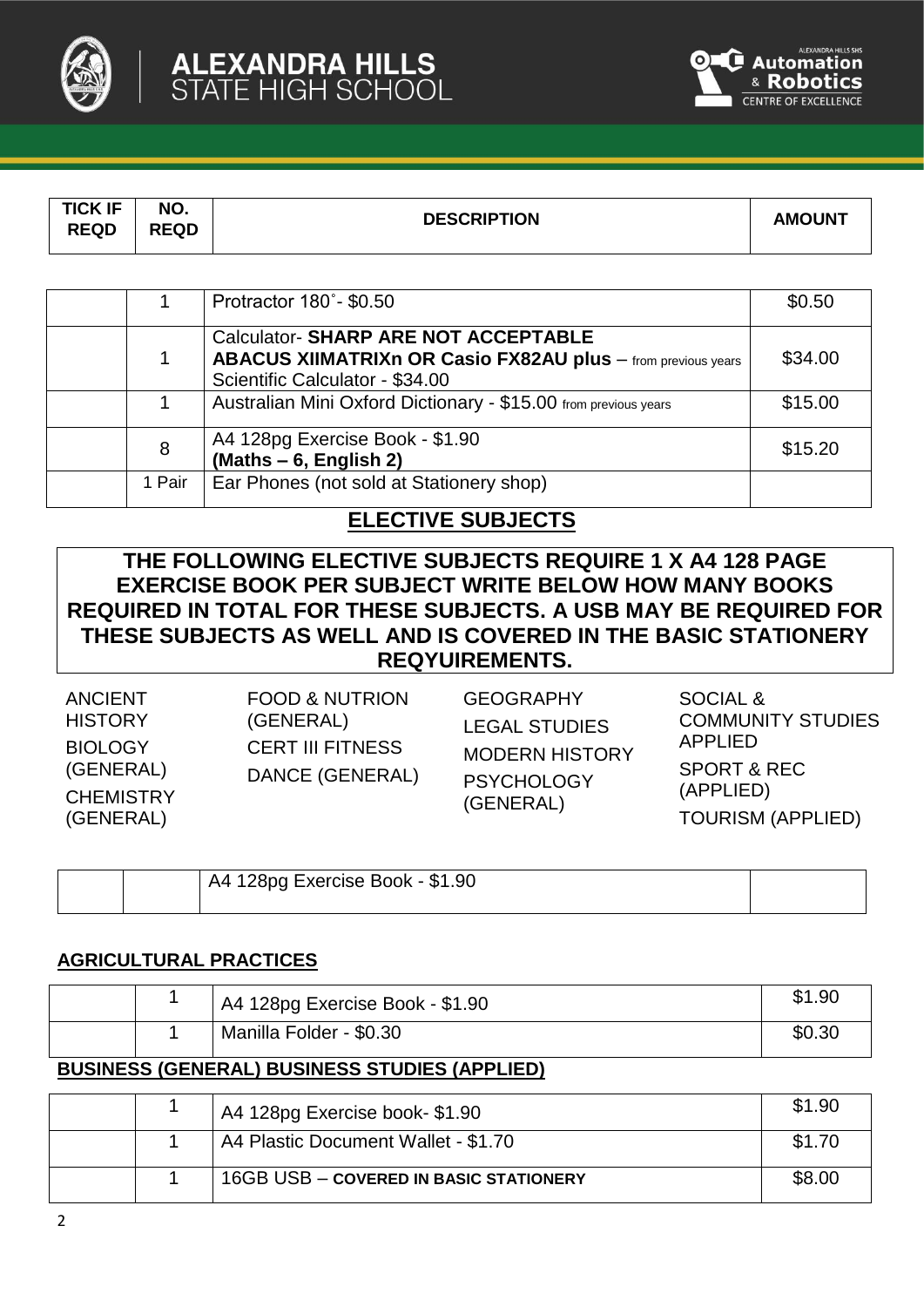



| <b>TICK IF</b><br><b>REQD</b> | NO.<br><b>REQD</b>       | <b>DESCRIPTION</b>                                                   | <b>AMOUNT</b> |  |
|-------------------------------|--------------------------|----------------------------------------------------------------------|---------------|--|
|                               | <b>CERT III AVIATION</b> |                                                                      |               |  |
|                               |                          | 16GB USB Memory Stick - \$8.00 COVERED IN BASIC STATIONERY           | \$8.00        |  |
| <b>CERT III BUSINESS</b>      |                          |                                                                      |               |  |
|                               | 1                        | 16GB USB Memory Stick - \$8.00<br><b>COVERED IN BASIC STATIONERY</b> | \$8.00        |  |
|                               |                          | <b>CERT III EARLY CHILDHOOD</b>                                      |               |  |
|                               |                          | A4 Plastic Document Wallet - \$1 70                                  | \$1.70        |  |

|               | A4 Plastic Document Wallet - \$1.70                        | \$1.70 |
|---------------|------------------------------------------------------------|--------|
|               | 16GB USB Memory Stick - \$8.00 COVERED IN BASIC STATIONERY | \$8.00 |
| CEDT III INMT |                                                            |        |

#### **CERT III IDMT**

|                                |  | 16GB USB Memory Stick $-$ \$8.00 covered in BASIC STATIONERY | \$8.00 |
|--------------------------------|--|--------------------------------------------------------------|--------|
| <b>DRAMA <i>I</i>OFLIERALI</b> |  |                                                              |        |

#### **DRAMA (GENERAL)**

|  | A4 128pg Exercise Book - \$1.90                            | \$1.90 |
|--|------------------------------------------------------------|--------|
|  | A4 Display Folder - \$2.00                                 | \$2.00 |
|  | 16GB USB Memory Stick - \$8.00 COVERED IN BASIC STATIONERY | \$8.00 |

# **DESIGN (GENERAL)/DIGITAL SOLUTIONS (GENERAL)**

|  | 16 GB USB - COVERED IN BASIC STATIONERY         | \$8.00 |
|--|-------------------------------------------------|--------|
|  | <b>Ear Phones - COVERED IN BASIC STATIONERY</b> |        |

# **ENGINEERING (GENERAL) /ENGINEERING SKILLS (APPLIED)**

|               | A4 128 Pg Exercise Book - \$1.90                        | \$1.90 |
|---------------|---------------------------------------------------------|--------|
| 1             | Pad Graph Paper A 4 - 1MM SQUARES - \$3.20              | \$3.20 |
|               | 360 ° Protractor \$1.00                                 | \$1.00 |
| 1             | <b>Good Quality Ruler - COVERED IN BASIC STATIONERY</b> | \$1.00 |
| $\mathcal{P}$ | <b>HB Pencils - COVERED IN BASIC STATIONERY</b>         | \$1.40 |
| 1             | 16 GB USB - COVERED IN BASIC STATIONERY                 | \$8.00 |
| 1             | Ear Phones - not available at stationery shop           |        |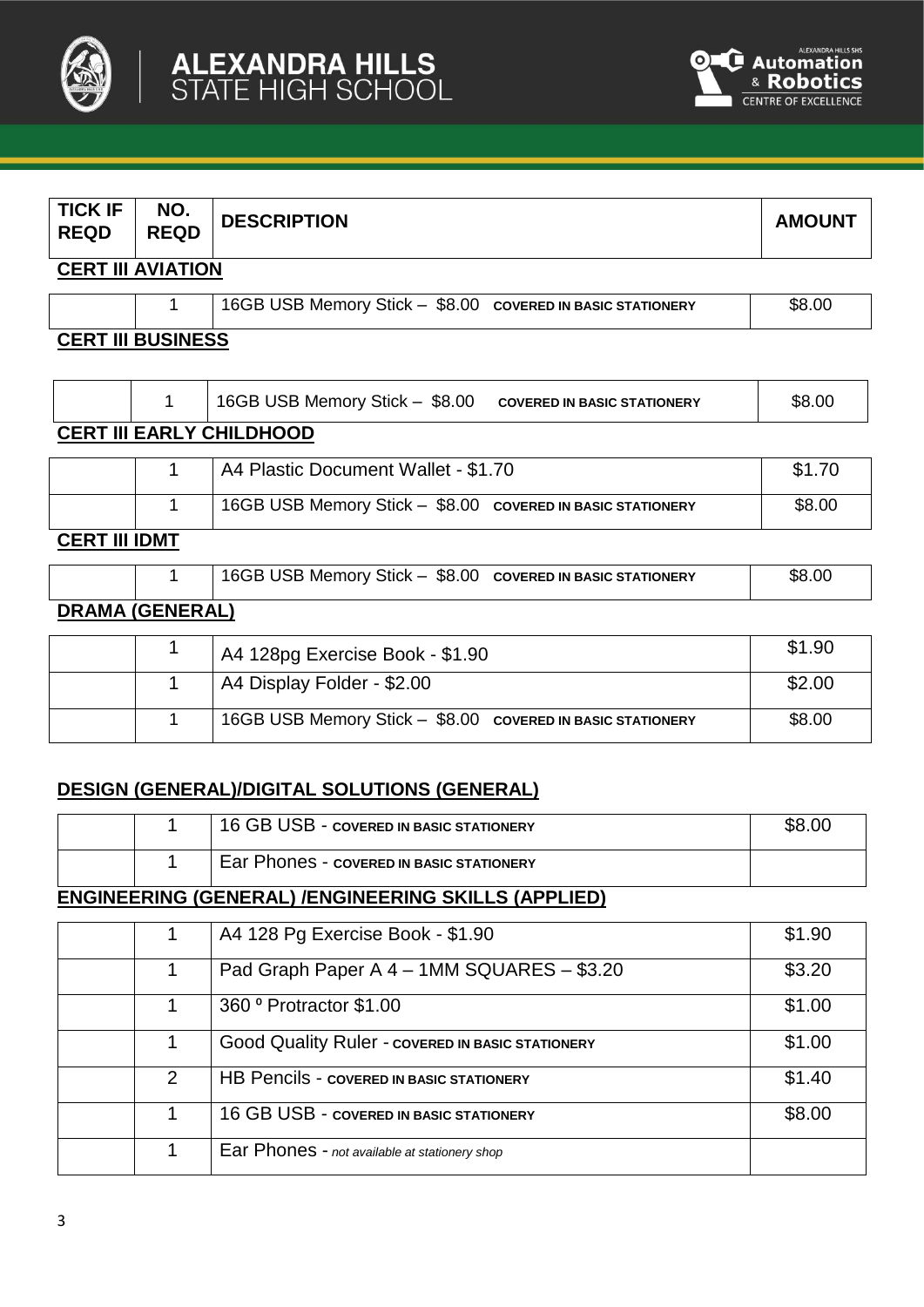



| <b>TICK IF</b> | NO.         | <b>DESCRIPTION</b> | <b>AMOUNT</b> |
|----------------|-------------|--------------------|---------------|
| <b>REQD</b>    | <b>REQD</b> |                    |               |

# **FURNISHING SKILLS (APPLIED)**

| 1 Pair | Clear Safety Glasses - \$6.00                 | \$6.00 |
|--------|-----------------------------------------------|--------|
|        | A4 Display Folder - \$2.00                    | \$2.00 |
|        | <b>HB Pencils COVERED IN BASIC STATIONERY</b> | \$2.80 |
|        | Sharpener covered IN BASIC STATIONERY         | \$1.00 |
|        | Large eraser - covered IN BASIC STATIONERY    | \$1.00 |

# **HOSPITALITY PRACTICES (APPLIED)**

| - | A4 128pg Exercise Book - \$1.90 | \$3.80 |
|---|---------------------------------|--------|
|   | A4 Display Folder - \$2.00      | \$4.00 |

## **LANGUAGE – GERMAN, JAPANESE OR ITALIAN**

|  | A4 128pg Exercises Book - \$1.90 (must be A4)                                                                                    | \$3.80 |
|--|----------------------------------------------------------------------------------------------------------------------------------|--------|
|  | <b>DICTIONERY RELEVANT TO LANGUAGE STUDIED - SEE</b><br>TEACHER FOR MORE INFOMATION - NOT AVAILABLE AT<br><b>STATIONERY SHOP</b> |        |

#### **MUSIC (GENERAL)/ MUSIC EXTENTION**

|  | A4 128 Pg Exercise Book - \$1.90                              | \$1.90 |
|--|---------------------------------------------------------------|--------|
|  | A4 Display Folder - \$2.00                                    | \$2.00 |
|  | Headphones- (NOT AVAILABLE AT STATIONERY SHOP) Aux plug 3.5mm |        |
|  | <b>16 GB USB MEMORY STICK - COVERED IN BASIC STATIONERY</b>   | \$8.00 |

#### **PHYSICS (GENERAL)**

|  | A4 128 Pg Exercise Book - \$1.90    | \$7.60 |
|--|-------------------------------------|--------|
|  | 360 ° Protractor \$1.00             | \$1.00 |
|  | Graphics calculator may be required |        |